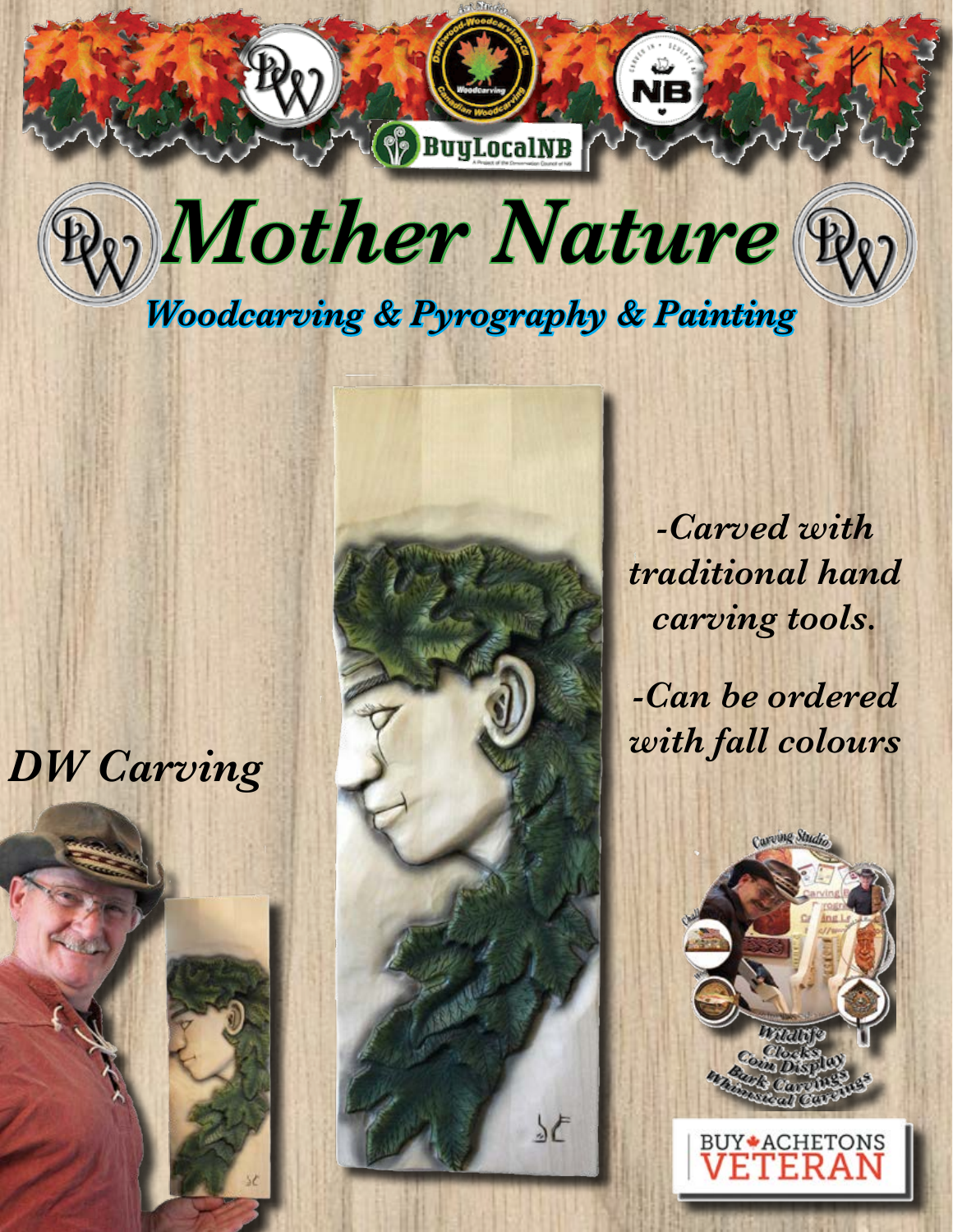*Mother Nature is a combination of several disciplines; woodcarving, pyrography art & painting. I am combining all of them together to create a unique piece of art called 'Mother Nature.' Hand-made in our Oromocto, NB studio, 2021 as part of the Fredericton artist residency.* 

**SP BuyLocalNB** 

*Mother Nature is seen as the guardian of our planet earth. This image represents how we see Mother Nature as part human and part earth or plant. That way, we can understand our connection and our responsibilities when it comes to taking care of our planet and our home.*

*Go Green- use wood*

*Chimo!*



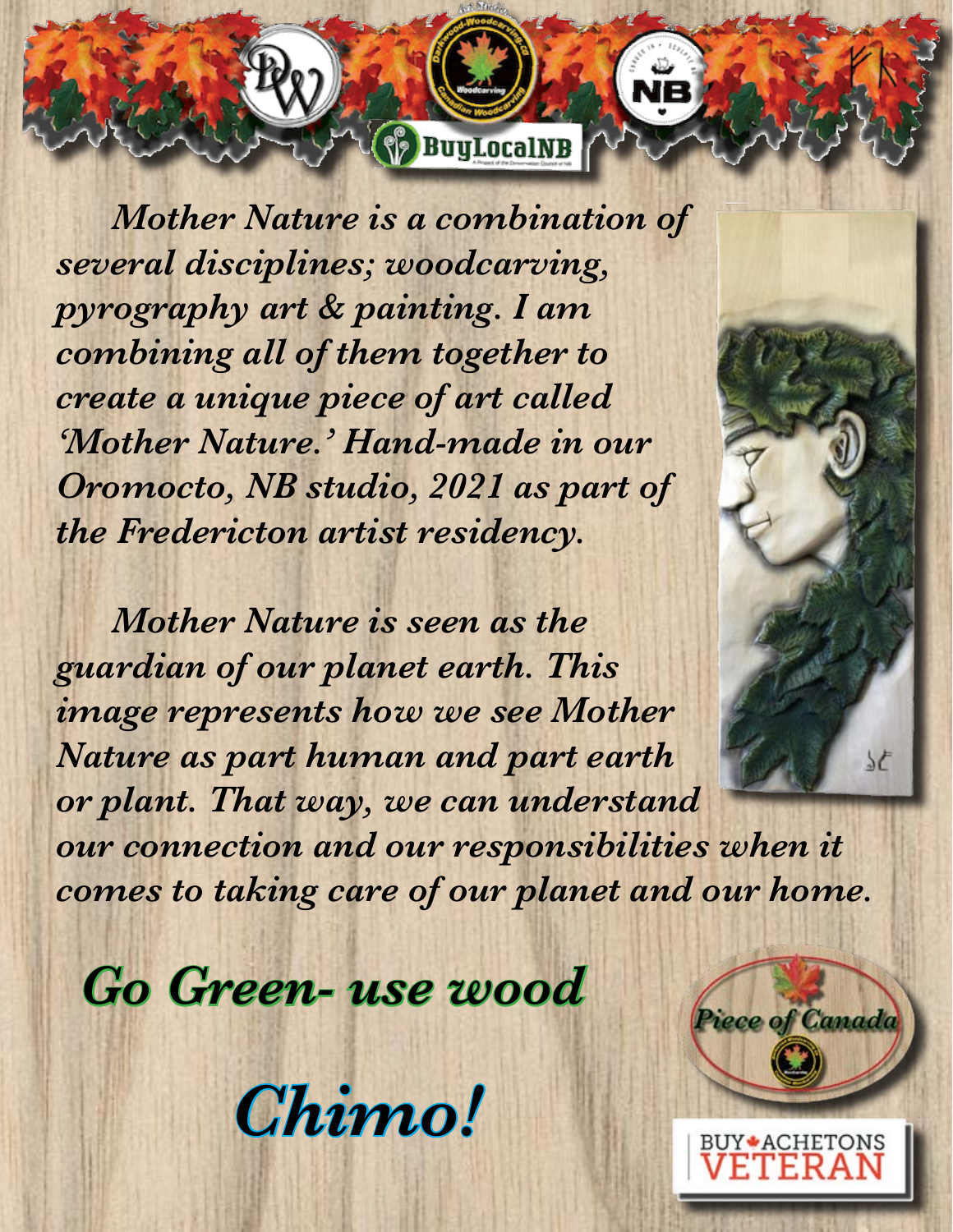*Details of each individual maple leaf are carved and burned into this work of art. This extreme attention to detail gives it incredible depth.* 

**BuyLocalNB** 

 *This design is one of our many copyright (c) designs, and, as such, it will never be massed produced, making it a true one-of-a-kind.*

*Chimo!* 

 $5E$ 

*-Carved with traditional hand carving tools.*

*-Can be ordered with fall colours* 

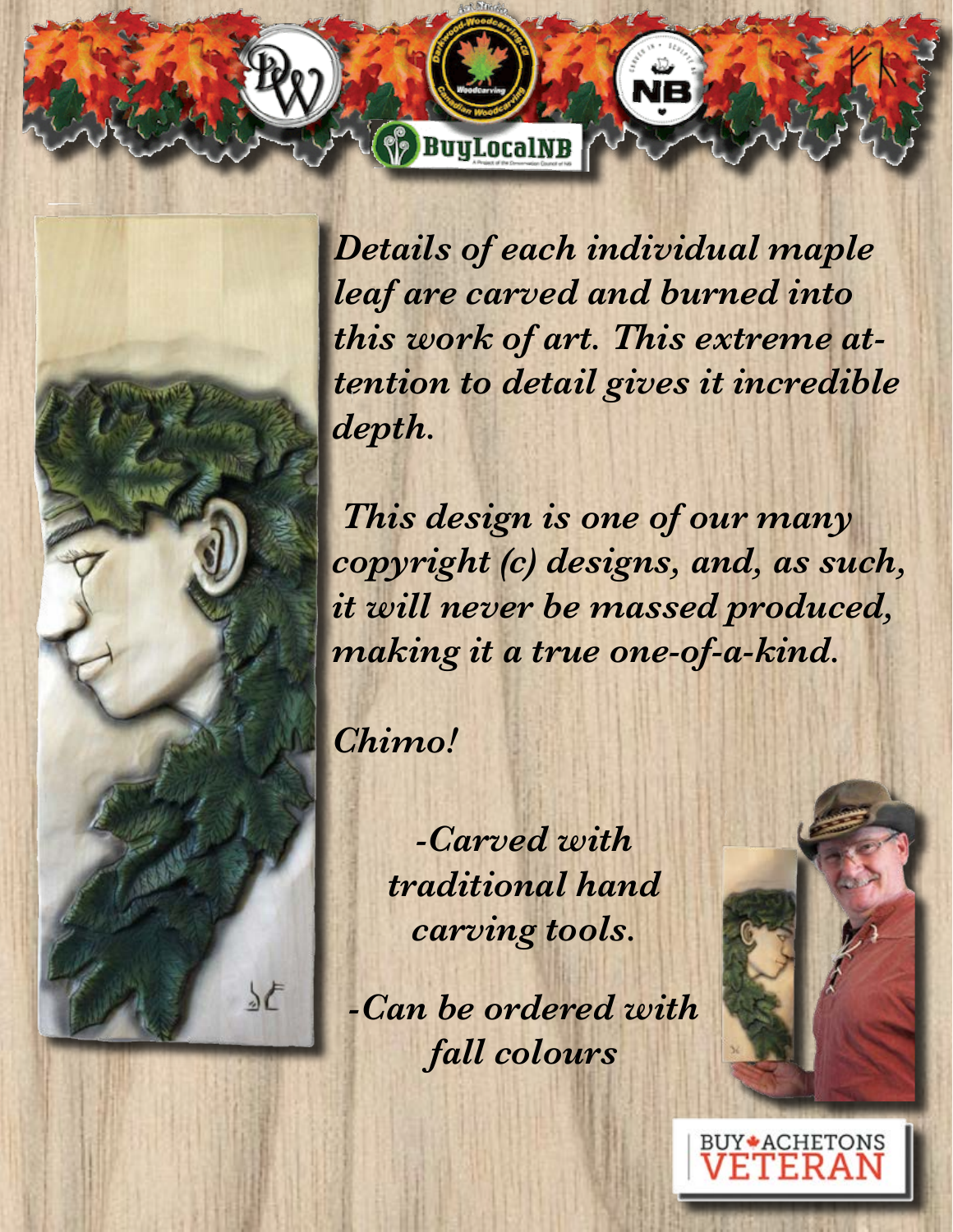*This carving is designed to hang on the wall and comes with a D-ring on the back for quick installation. With each of our carvings, we provide a certificate of authenticity and our signature built-in Canadian coin.* 

**BuyLocalNB** 

*Specifications: Width: 7 inches or 17.8 cm Height: 21 inches or 53.3 cm Thickness: 7/8 of an inch or 2.25 cm Weight: 1 kg Type of wood: White Poplar Finish: Beeswax*